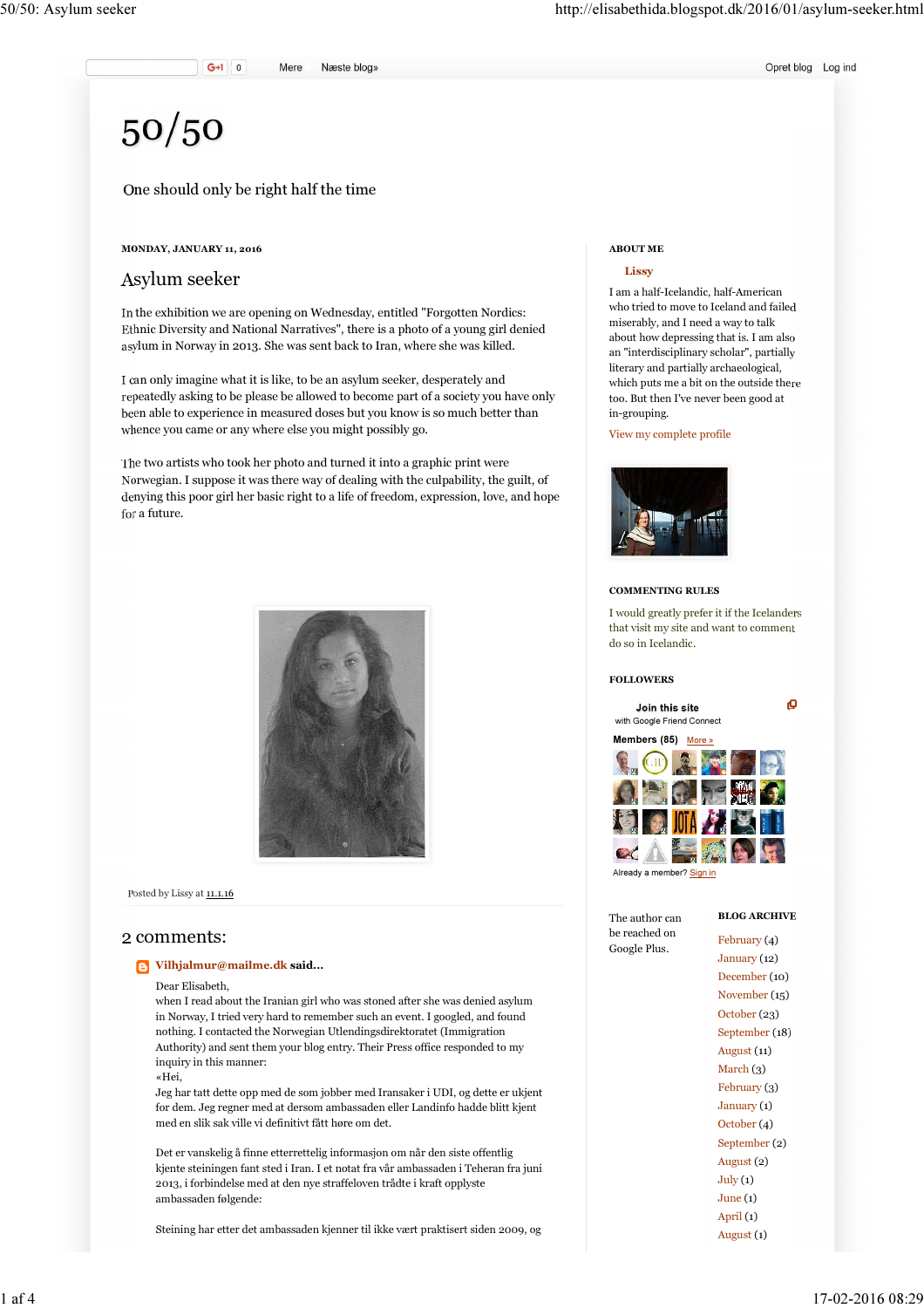med ordlyden i den nye loven virker det med andre ord lite trolig at domstolen vil kunne dømme noen til døden ved steining. Det er ingen referanse til steining i loven. Utroskap mellom to gifte parter gir istedenfor dødsstraff ved henging.

Det finnes for øvrig bilder på nettet fra demoer utenfor Iran hvor man har «iscenesatt» en steining hvor en kvinne er begravet opp til brystet, se f eks link under. «Kunstverket» kan også være basert på en slik hendelse - uten at vi har sett det aktuelle kunstverket.

http://www.foxnews.com/world/2015/12/10/iranian-woman-to-be-stonedto-death-as-rest-world-marks-un-human-rights-day.html#.VpO2JEin3N8.email »

Could you please clarify to your readers who the two Norwegian photographs are and what is the name of the Iranian girl who was stoned?

### All the best

Vilhjálmur Örn Vilhjálmsson Ph.D. (Icelandic national located in Denmark) At present working as a consultant for the Simon Wiesenthal Center in Jerusalem

January 11, 2016 at 9:18 PM

## Lissy said...

The two artists are Helga Bu and Havard Vikhagen and here is a picture of the child denied asylum. I do not know the name and I would be glad to amend the text of my blog if more details are forthcoming. The curator of the exhibition said it was a very well known case in Norway.

January 11, 2016 at 10:37 PM

Post a Comment

Newer Post **New Accounts** Home **Contains Home Contains Container Post** 

Subscribe to: Post Comments (Atom)

June (4)  $May(1)$ April (5) March (5) February (2) January (3) November (5) October (1) September (3) August (4) July (6) June (10)  $May (7)$ April (14) March (13) February (14) January (20) December (18) November (11) October (15) September (22) August (15) July (15) June (18) May (17) April (19) March (10) February (16) January (20) December (23) November (35) October (26) September (36) August (32) July (38) June (27) May (27) April (27) March (44) February (41) January (43) December (31) November (40) October (85) September (97) August (81) July (85) June (65) May (75) April (64) March (59) February (45) January (43) December (28) November (34) October (39) September (56) August (69)

OTHER BLOGS FOR ICELAND-OBSESSED FOREIGNERS

Islandsbloggen

Dagens citat - "Jag vill peka på att landets farligaste turistort sannolikt är riksväg 1. Så allt gällande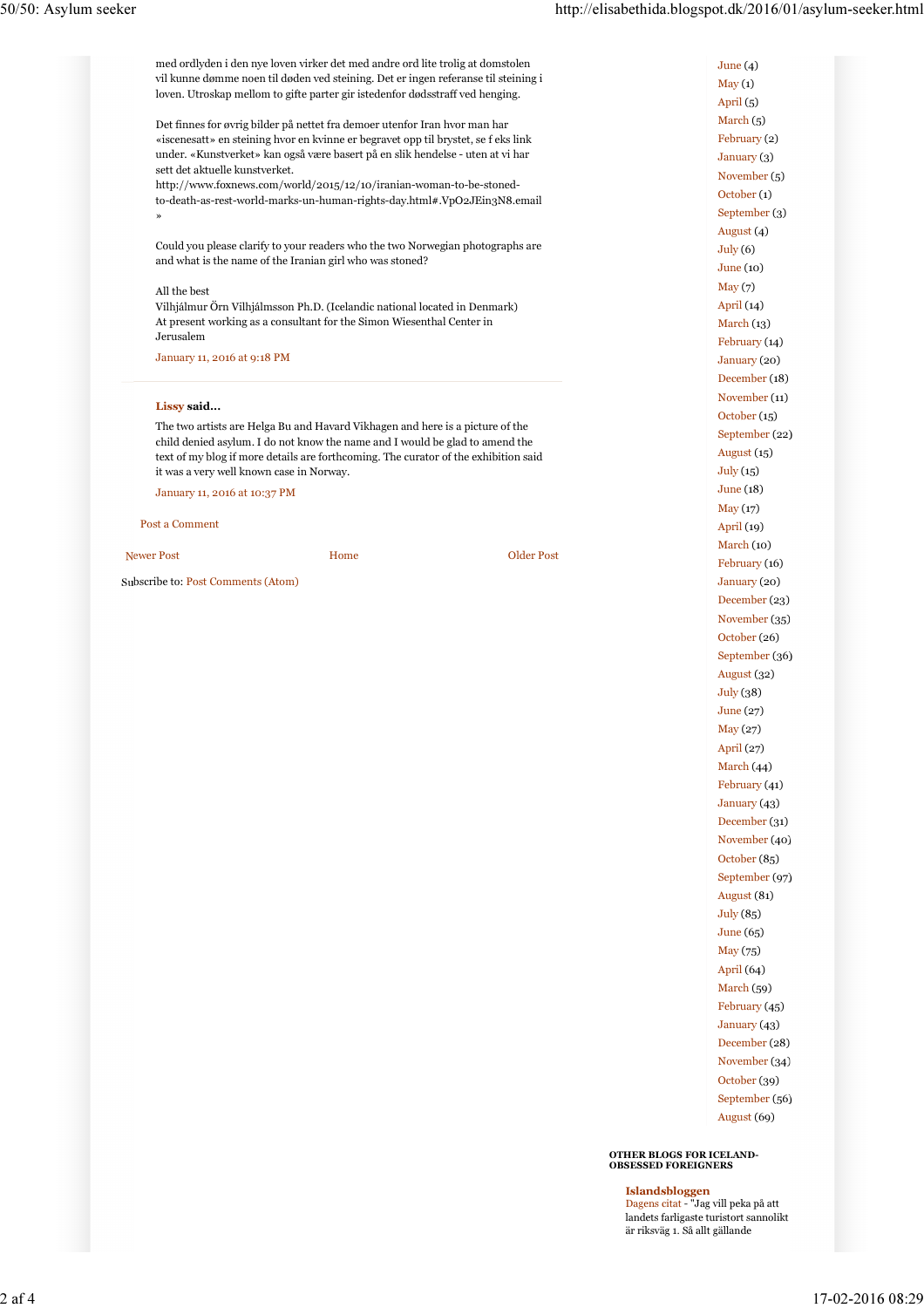vägförbättringar, vägförbindelser och information på vägarna är... 21 minutes ago

### Iceland Review

Continued Discontent within Police Force - The Police Federation of Iceland has requested a meeting with Minister for the Interior Ólöf Nordal to discuss communication problems within the Greater Re... 11 hours ago

# Iceland banking crisis video 2008 and 2009 Airplanes land on frozen lake in

Iceland last sunday , video and photos - Great fun last sunday , at a frozen lake near Reykjavik in Iceland . Private pilots came on their airplanes and landed there , and had a little coffie meet... 13 hours ago

#### Otto's son

Sable or Mink? - After taking care of the horses this morning I came back inside. It was 15 below zero with a pretty stiff wind. Sitting around on a Saturday morning when i... 2 days ago

# Iceland Eyes

There's a Fine Line Between Opportunity and Opportunism, Isn't There? - Wow, ok, running with my recent time warp theme, I'm going to share the text from this post from exactly four years ago. There's nothing Valentine's Day-... 2 days ago

## and on we go

New home - In case you might be wondering what happened to me, I am still around, I just started a new blog. http://katrinnielsdottir.wordpress.c om/ 1 year ago

#### Monkey's Den

TSOJ: Vienna Has Excellent Drinking Water, or Does It? - Originally posted on South of the Strait: About 20 minutes into my walking tour of Vienna, I began to think that my tour guide was making stuff up. Not the... 1 year ago

#### ICELANDISH

Sidewalks and You: A Survival Guide - I know a thing or two about navigating the mean streets of Reykjavik. I live downtown, \*sans vehicle--\*like some kind of goddamn hippy, and I'm a runner an...

3 years ago

### La noche tiene ojos como la mosca

Más de Gus Gus - La estación de radio, KEXP, ha grabado aquel momento con Gus Gus en Kex Hostel en Reykjavík en octubre, durante el festival de Iceland Airwaves. Que buena ... 4 years ago

#### Independent news from Iceland

Magma Energy and the strange political reactions - Magma Energy bought the Icelandic geothermal energy company HS Orka (HS Energy). This was documented a year ago on this website. After that there has been ... 5 years ago